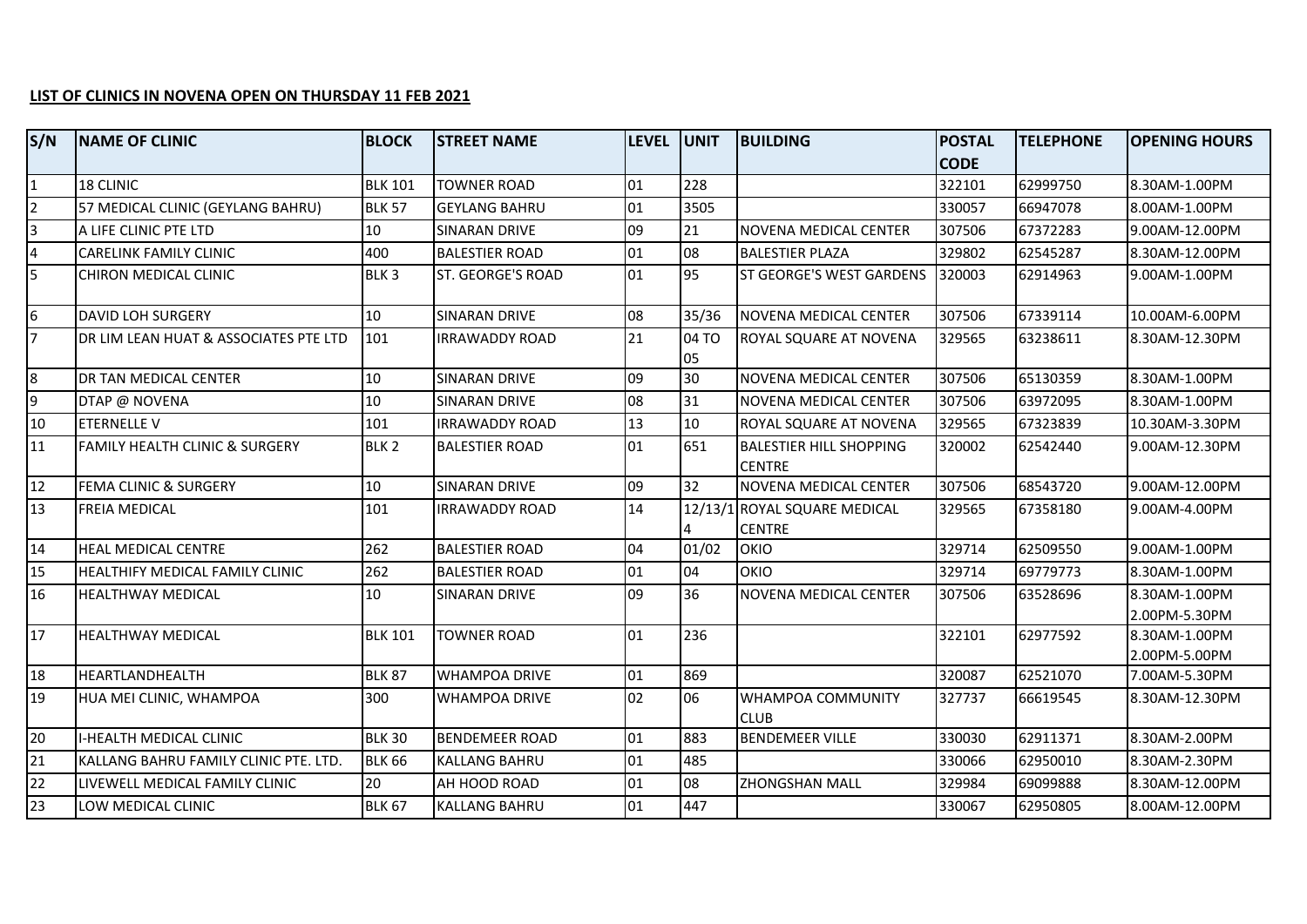| S/N | <b>INAME OF CLINIC</b>                                       | <b>BLOCK</b>     | <b>STREET NAME</b>    | <b>LEVEL</b> | <b>UNIT</b>             | <b>BUILDING</b>                          | <b>POSTAL</b> | <b>TELEPHONE</b> | <b>OPENING HOURS</b> |
|-----|--------------------------------------------------------------|------------------|-----------------------|--------------|-------------------------|------------------------------------------|---------------|------------------|----------------------|
|     |                                                              |                  |                       |              |                         |                                          | <b>CODE</b>   |                  |                      |
| 24  | MY FAMILY CLINIC (ST GEORGE)                                 |                  | ST. GEORGE'S ROAD     |              |                         |                                          | 328023        | 62922128         | 8.30AM-1.00PM        |
| 25  | N B THAM CLINIC PTE LTD                                      |                  | <b>WHAMPOA DRIVE</b>  |              |                         |                                          | 327718        | 62880739         | 8.30AM-12.30PM       |
| 26  | PARIQUA CLINIC                                               | <b>BLK 47</b>    | <b>BENDEMEER ROAD</b> | 101          | 1463                    |                                          | 330047        | 62921351         | 8.30AM-12.00PM       |
| 27  | PHOENIX MEDICAL GROUP (NOVENA)                               | 275              | THOMSON ROAD          | 01           | 05                      | <b>NOVENA REGENCY</b>                    | 307645        | 65553512         | 9.00AM-1.00PM        |
| 28  | <b>IPHYSICIANS PRACTICE FAMILY MEDICAL</b><br><b>ICENTER</b> | 101              | <b>THOMSON ROAD</b>   | 101          | 17                      | UNITED SQUARE                            | 307591        | 62548182         | 8.30AM-12.30PM       |
| 29  | <b>IPLUSHEALTH MEDICAL CLINIC &amp; SURGERY</b>              | 89               | <b>WHAMPOA DRIVE</b>  | 01           | 841                     |                                          | 320089        | 62647845         | 8.30AM-12.30PM       |
| 30  | <b>IPRESIDENT MEDICAL CLINIC</b>                             | <b>BLK 74</b>    | <b>WHAMPOA DR</b>     | 01           | 338                     |                                          | 320074        | 62541678         | 9.00AM-12.30PM       |
| 31  | PROVIDENCE CLINIC @ NOVENA                                   |                  | <b>GOLDHILL PLAZA</b> | 01           | 29                      | <b>GOLDHILL PLAZA</b>                    | 308899        | 62550063         | 8.30AM-12.30PM       |
| 32  | <b>S Y LEE CLINIC</b>                                        | 400              | <b>BALESTIER ROAD</b> | 01           | 11                      | <b>BALESTIER PLAZA</b>                   | 329802        | 62504433         | 8.30AM-12.00PM       |
| 33  | ISHENTON FAMILY MEDICAL CLINIC                               | <b>BLK 102</b>   | <b>TOWNER ROAD</b>    | 01           | 268<br>(Lower<br>Floor) | <b>TOWNERVILLE</b>                       | 322102        | 63910860         | 8.30AM-12.30PM       |
| 34  | IST GEORGES CLINIC AND SURGERY PTE LTD                       | BLK <sub>3</sub> | <b>ST GEORGE'S RD</b> | 101          | 105                     |                                          | 320003        | 62984833         | 9.00AM-1.00PM        |
| 35  | <b>I</b> SUNWAY MEDICAL CENTRE                               | 101              | <b>IRRAWADDY ROAD</b> | 09           | 01                      | ROYAL SQUARE                             | 329565        | 69110699         | 9.00AM-12.30PM       |
| 36  | <b>TAN-TEOH CLINIC &amp; SURGERY</b>                         | <b>BLK 101</b>   | <b>TOWNER RD</b>      | 01           | 216                     |                                          | 322101        | 62992292         | 8.30AM-11.30AM       |
| 37  | THE CLINIC @ APERIA                                          | 12               | <b>KALLANG AVENUE</b> | 03           | 15                      | <b>APERIA</b>                            | 339511        | 63339300         | 8.30AM-2.00PM        |
| 38  | THOMSON GP CLINIC                                            |                  | <b>BALESTIER ROAD</b> | 01           | 671                     | BALESTIER HILL SHOPPING<br><b>CENTRE</b> | 320002        | 69338377         | 8.30AM-1.00PM        |
| 39  | IWEE'S FAMILY CLINIC & SURGERY                               | <b>BLK 88</b>    | <b>WHAMPOA DR</b>     | 01           | 865                     |                                          | 320088        | 62521231         | 9.00AM-11.30AM       |

## **LIST OF CLINICS IN NOVENA OPEN ON FRIDAY 12 FEB 2021**

| S/N | <b>INAME OF CLINIC</b>                    | <b>BLOCK</b>  | ISTREET NAME          | <b>ILEVEL IUNIT</b> |       | <b>IBUILDING</b> | <b>POSTAL</b> | <b>ITELEPHONE</b> | <b>IOPENING HOURS</b> |
|-----|-------------------------------------------|---------------|-----------------------|---------------------|-------|------------------|---------------|-------------------|-----------------------|
|     |                                           |               |                       |                     |       |                  | <b>CODE</b>   |                   |                       |
|     | <b>157 MEDICAL CLINIC (GEYLANG BAHRU)</b> | <b>BLK 57</b> | <b>IGEYLANG BAHRU</b> | 101                 | 13505 |                  | 330057        | 66947078          | 8.00AM-1.00PM         |
|     | <b>IHEARTLANDHEALTH</b>                   | BLK 87        | <b>WHAMPOA DRIVE</b>  | l01                 | 869   |                  | 320087        | 62521070          | 17.00AM-1.00PM        |